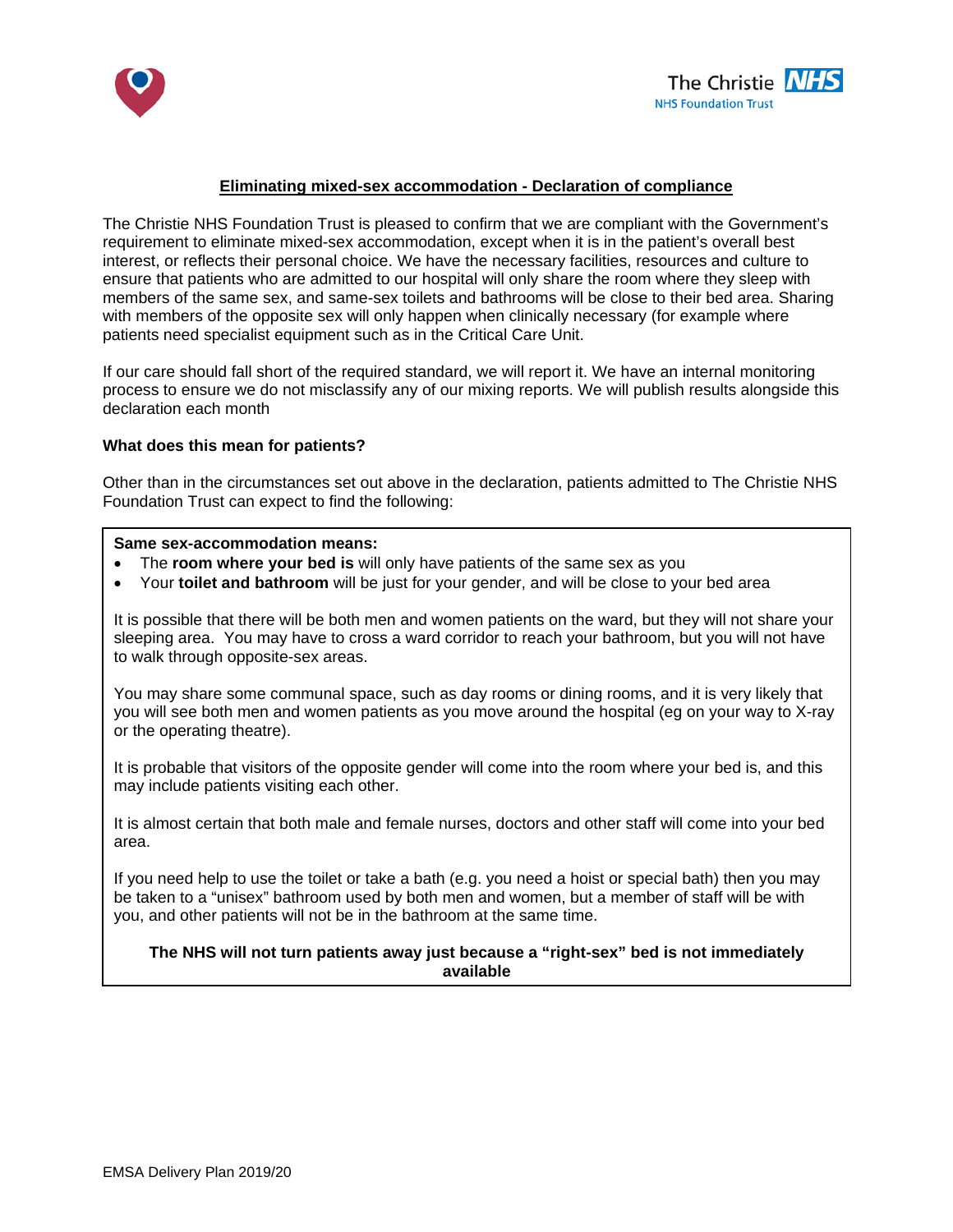



### **What are our plans for the future and how will we measure success?**

Our commitment to eliminating mixed-sex accommodation is captured in our delivery plan which sets out how we intend to continue to manage the delivery of same sex accommodation and how this is monitored

## **What do I do if I think I am in mixed sex accommodation?**

We want to know about your experiences. Please contact our PALS service on 0161 446 8217 if you have any comments or concerns.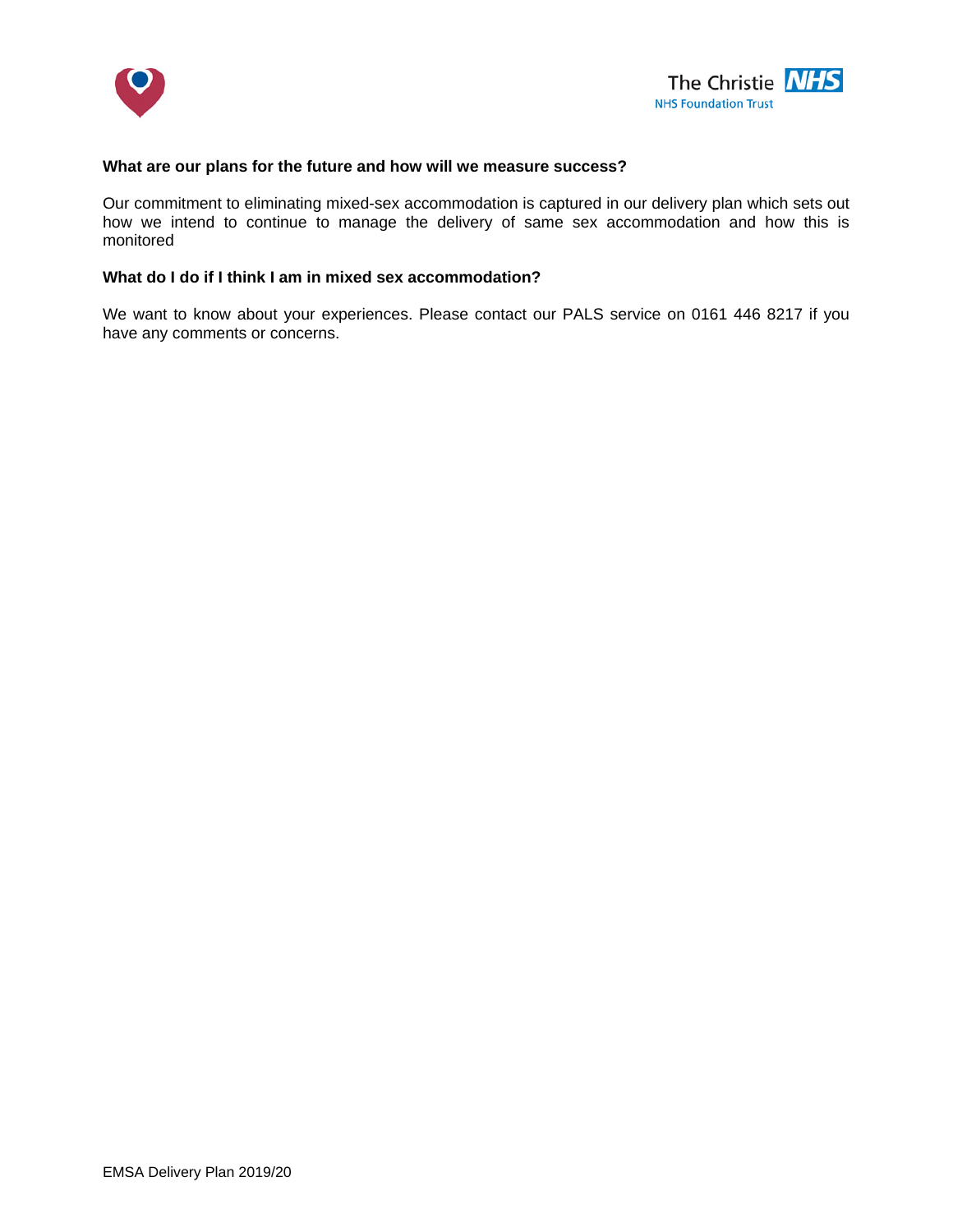



# **Eliminating Mixed-sex Accommodation (EMSA) Delivery Plan 2019/20**

**The EMSA plan is a condition precedent of the NHS standard contract.**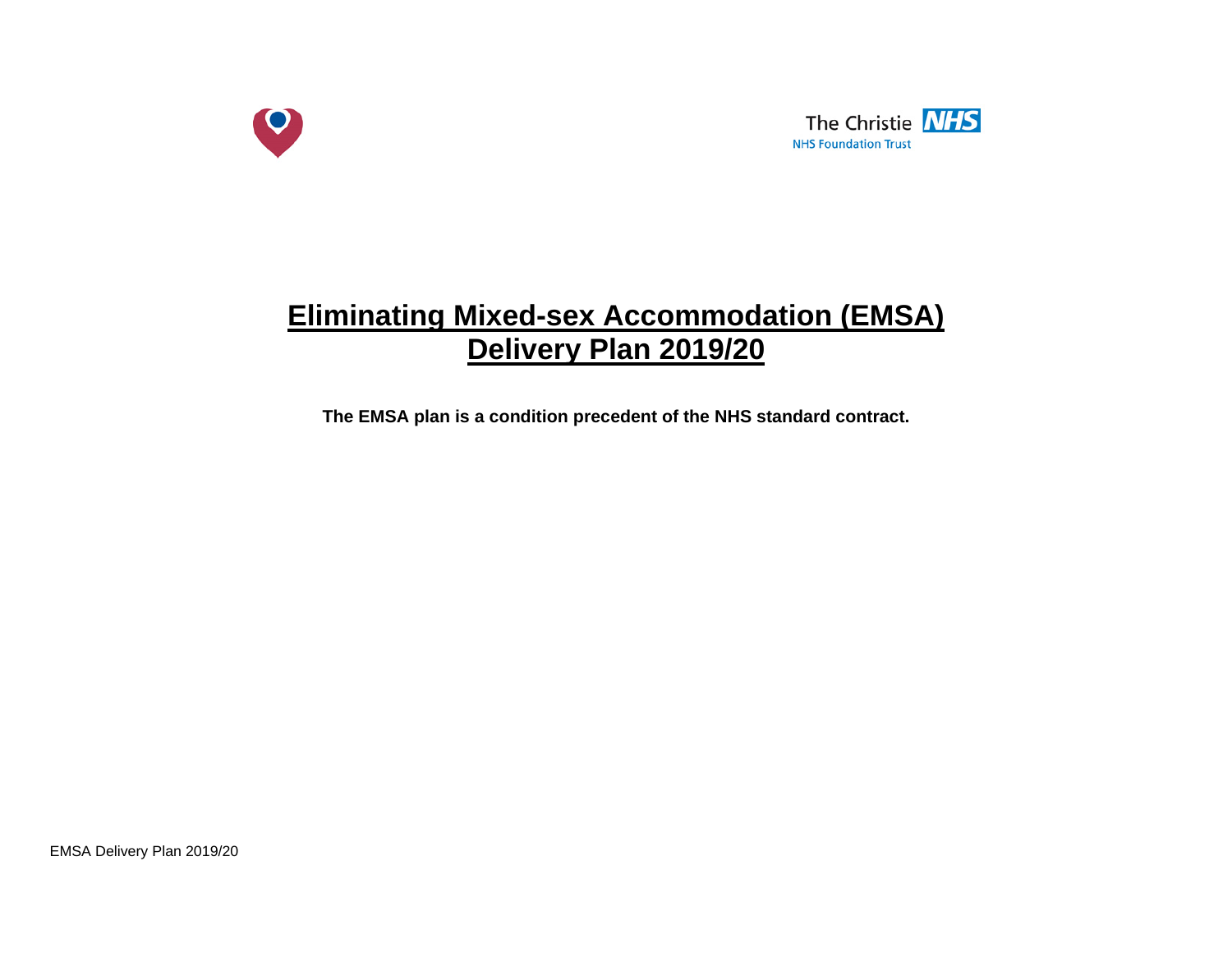



# **Section 1: Patient experience**

|     | Aim (DH, 2010c)                                                                                                                                                                                | <b>Actions</b>                                                                                                                                                                                 | Named responsible person(s)                                                   | <b>Dates/Milestones</b>            |
|-----|------------------------------------------------------------------------------------------------------------------------------------------------------------------------------------------------|------------------------------------------------------------------------------------------------------------------------------------------------------------------------------------------------|-------------------------------------------------------------------------------|------------------------------------|
| 1.1 | Patient experience related to<br>EMSA is captured by the National<br>In-patient Survey, which is<br>received by the Trust Board of<br><b>Directors</b>                                         | Annual National In-patient Survey is reported to the<br>$\bullet$<br>Patient Experience Committee and Executive Team                                                                           | Patient Experience and<br>Improvement Lead                                    | Annually                           |
| 1.2 | Any adverse patient experience<br>related to EMSA reaches the<br>Trust Board of Directors via an<br>integrated performance and<br>quality report which includes<br>complaints, PALS and claims | Quality & Standards team compiles quality and<br>standards information for inclusion in integrated<br>performance and quality report                                                           | Associate Chief Nurse                                                         | Monthly                            |
| 1.3 | Information leaflets for Same Sex<br>Accommodation at The Christie<br>are available for use.                                                                                                   | Leaflets are available on Intranet, in 'Patient<br>$\bullet$<br>Information' on Trust web-site and on the wards<br>Leaflets are replenished and updated (review date<br>set for every 3 years) | <b>Patient Information Manager</b><br>Ward Sisters/Charge Nurses,<br>Matrons, | Leaflet update due<br>- March 2022 |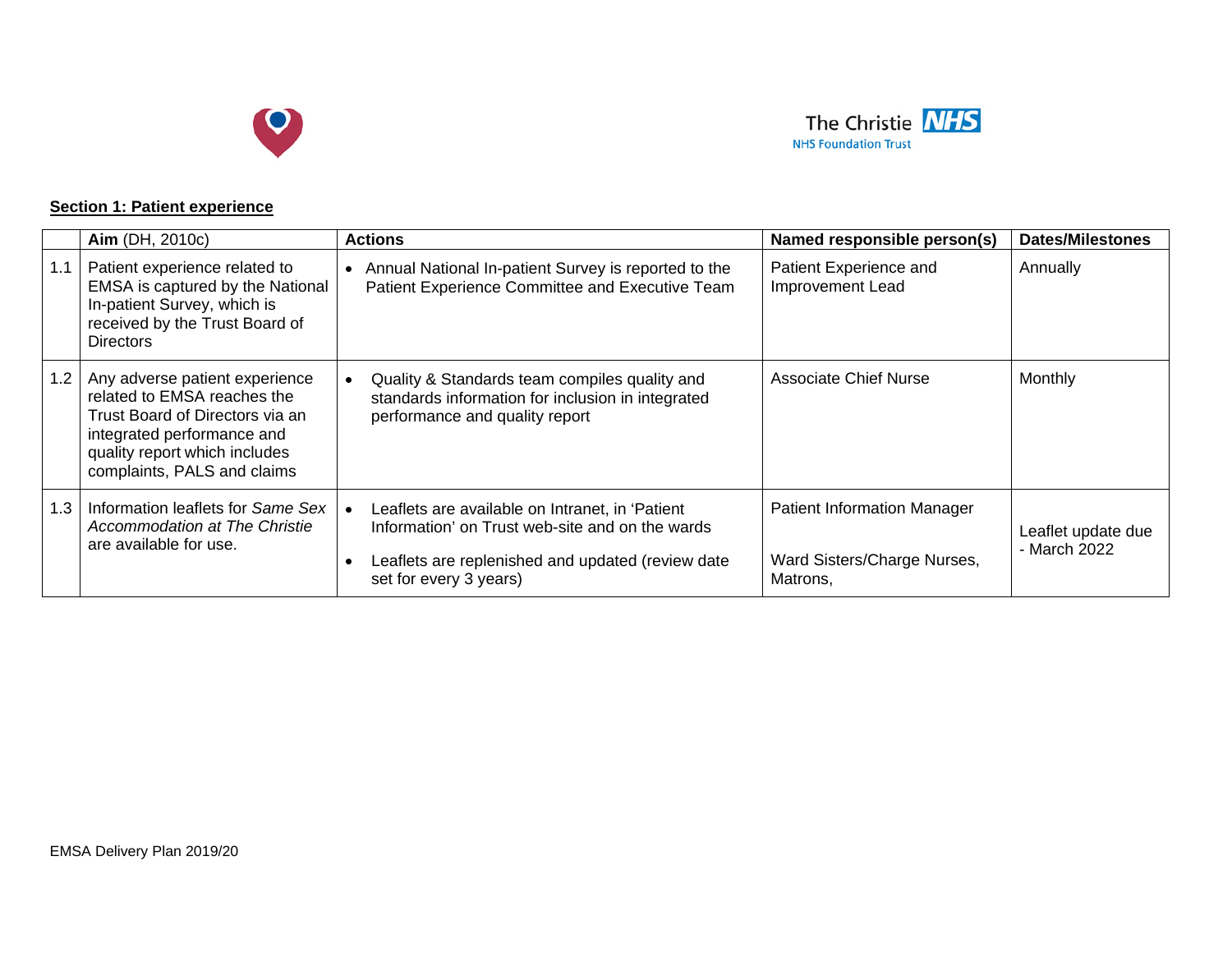



### **Section 2: Estates**

|     | Aim (DH, 2010c)                                                                                              | <b>Actions</b>                                                                                                                                                                                                                           | Named responsible person(s) | <b>Dates/Milestones</b>   |
|-----|--------------------------------------------------------------------------------------------------------------|------------------------------------------------------------------------------------------------------------------------------------------------------------------------------------------------------------------------------------------|-----------------------------|---------------------------|
| 2.1 | The estate is able to support and<br>deliver the virtual elimination of<br>mixed-sex accommodation           | Integration of EMSA into scheduling and prioritisation<br>of estates function.                                                                                                                                                           | <b>Head of Facilities</b>   | On-going<br>(from 1.4.10) |
| 2.2 | Delivery of same-sex<br>accommodation is assured in<br>planning of all new or refurbished<br>capital schemes | Assessment of new schemes for compliance with<br>EMSA<br>System developed to feed patient experience data in<br>to estates planning - all business cases require<br>relevant patient experience information to be factored<br>into plans | <b>Head of Facilities</b>   | On-going<br>(from 1.4.10) |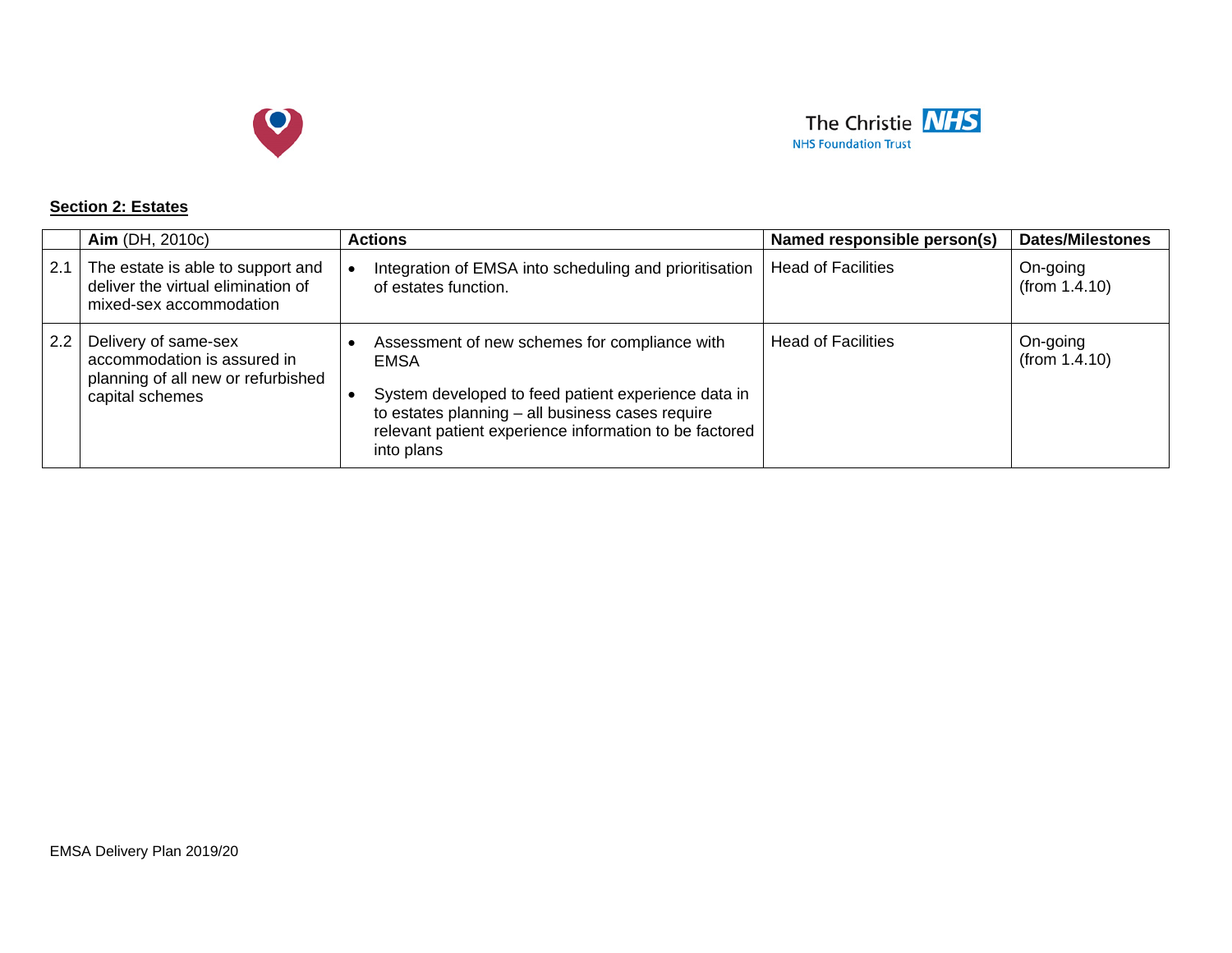



# **Section 3: Systems and Processes**

|     | <b>Aim</b> (DH, 2010c)                                                                                                                                                  | <b>Actions</b>                                                                                                                                                                                                                                      | Named responsible person(s)                                                       | <b>Dates/Milestones</b>                  |
|-----|-------------------------------------------------------------------------------------------------------------------------------------------------------------------------|-----------------------------------------------------------------------------------------------------------------------------------------------------------------------------------------------------------------------------------------------------|-----------------------------------------------------------------------------------|------------------------------------------|
| 3.1 | All occurrences of mixing, whether<br>clinically justified or not, are<br>recorded, reported to the Board<br>and the commissioners every<br>month.                      | Use of the Trust Incident Reporting System to collect<br>$\bullet$<br>all occurrences of mixing that are not in the patient's<br>overall best interest<br>(An additional code for privacy/dignity to be used in<br>Datix incident reporting module) | <b>Divisional Operations Director</b><br>Associate Chief Nurse,<br><b>Matrons</b> | All actions<br>On-going<br>(from 1.4.10) |
|     |                                                                                                                                                                         | Use of mixing log on Critical Care Unit to collect all<br>$\bullet$<br>occurrences of mixing that are (for clinical reasons)<br>in the patient's overall best interest                                                                              |                                                                                   |                                          |
|     |                                                                                                                                                                         | Report to the Board via inclusion in the monthly<br>$\bullet$<br>integrated performance and quality report linking to<br>previous data.                                                                                                             |                                                                                   |                                          |
|     |                                                                                                                                                                         | Report to commissioners under contract monitoring<br>$\bullet$<br>process (performance report). This report also goes<br>to the Trust Management Board                                                                                              | Performance Management<br>Department                                              | Monthly                                  |
|     |                                                                                                                                                                         | Report non-justified mixing of sleeping<br>$\bullet$<br>accommodation to DH using Unify2                                                                                                                                                            |                                                                                   |                                          |
| 3.2 | Where there are rare occurrences<br>of mixing that are neither in the<br>patient's overall best interest, nor<br>reflect their personal choice, a<br>process exists to: | A mixed sex occurrence procedure is in place which<br>$\bullet$<br>involves utilisation of the Trust incident reporting<br>system, includes apology / explanation to the<br>persons(s) affected, and escalation and reporting.                      | Sisters/Charge Nurses and their<br>teams<br><b>Associate Chief Nurse</b>          | On-going<br>(from 1.4.10)                |
|     | investigate the reason<br>take prompt remedial<br>action                                                                                                                | See also section 1.2 - complaints procedure to be<br>$\bullet$<br>used as an additional process                                                                                                                                                     |                                                                                   |                                          |
|     | take steps to prevent<br>future occurrence                                                                                                                              | Root cause analysis is used and fed into<br>$\bullet$<br>improvement plans, with support and guidance as                                                                                                                                            |                                                                                   |                                          |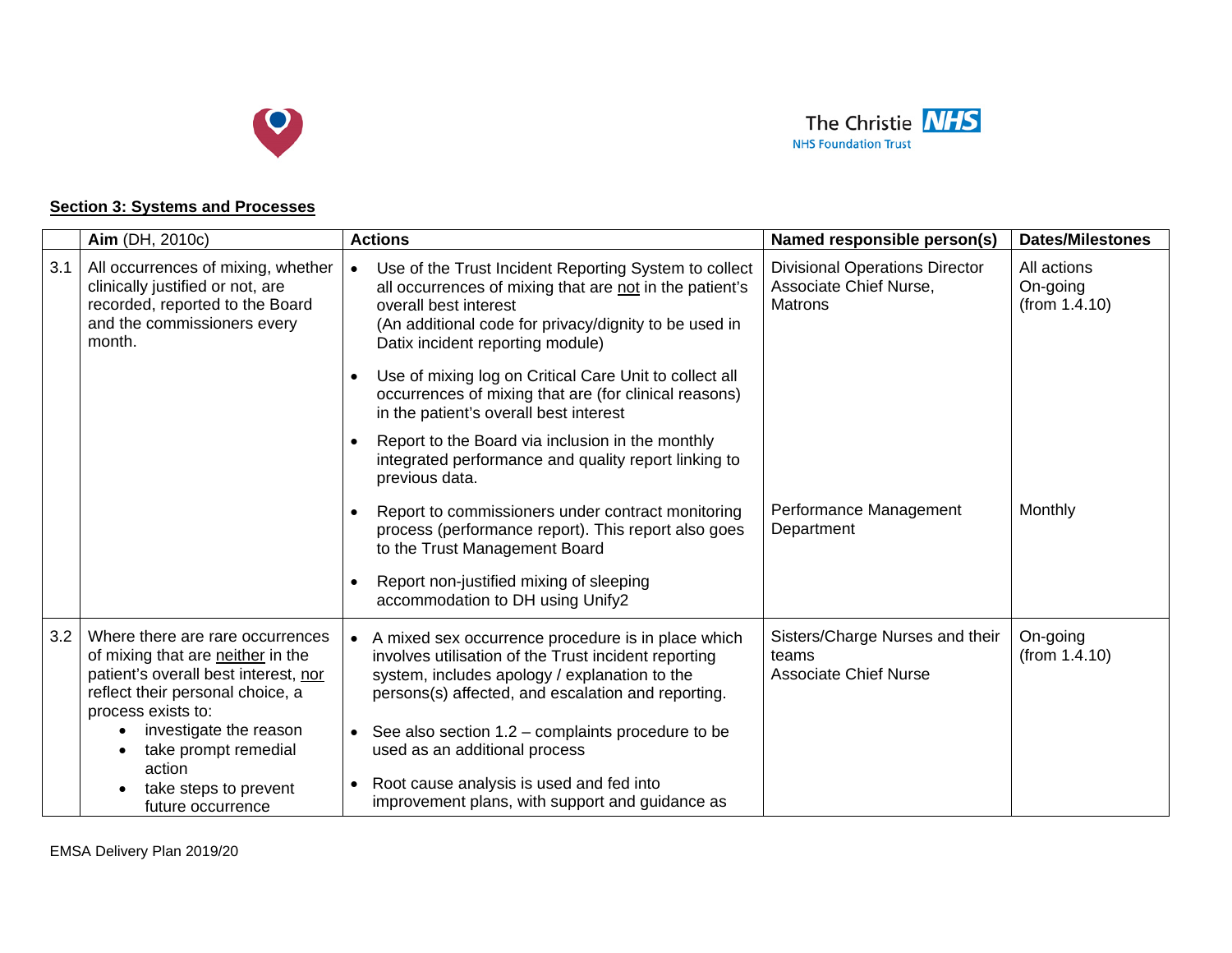



|     |                                                                                                                                                                                                                                           | required from the Quality & Standards Team.                                                                                                                                                                                                                           |                                                           |                                   |
|-----|-------------------------------------------------------------------------------------------------------------------------------------------------------------------------------------------------------------------------------------------|-----------------------------------------------------------------------------------------------------------------------------------------------------------------------------------------------------------------------------------------------------------------------|-----------------------------------------------------------|-----------------------------------|
| 3.3 | Relevant Trust policies refer to<br>requirement for EMSA and privacy<br>and dignity.                                                                                                                                                      | A Privacy & Dignity Policy (incorporating "Mixed-Sex<br>Occurrence" Policy and procedure) is in place, and<br>reviewed and updated every 5 years                                                                                                                      | <b>Quality Improvement Nurse</b>                          | Policy update due<br>October 2022 |
| 3.4 | The Trust can demonstrate the<br>virtual elimination of mixed-sex<br>accommodation                                                                                                                                                        | The standard for "virtual elimination" is agreed with<br>co-ordinating commissioner.<br>The frequency of all mixing is known and reported<br>(performance report for commissioners)<br>There are no areas of "exemption"<br>Actions to eliminate mixing are in place. | <b>Chief Nurse &amp; Executive</b><br>Director of Quality | On-going<br>(from 1.4.10)         |
| 3.5 | Patients do not share sleeping<br>accommodation or toilet facilities<br>with members of the opposite sex.<br>Patients do not have to pass<br>through accommodation used by<br>the opposite sex to gain access to<br>their own facilities. | Evidence of virtual elimination is available (e.g.<br>estates survey, performance standard, in-patient<br>survey results)                                                                                                                                             | Matrons, Ward Sisters/Charge<br><b>Nurses</b>             | On-going<br>(from 1.4.10)         |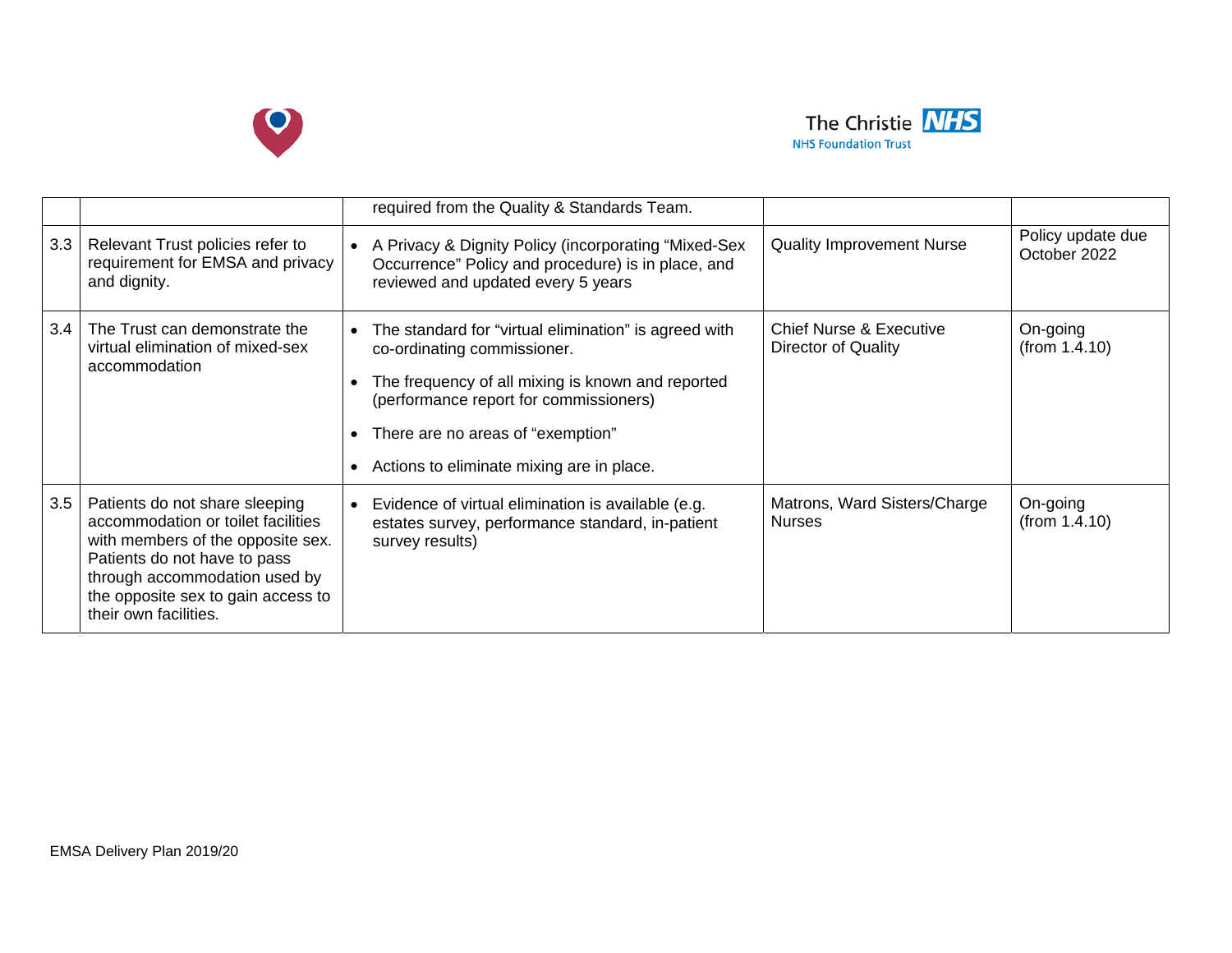



# **Section 4: Staff culture**

|     | Aim (DH, 2010c)                                                                                                                                                                                                                                                                                | <b>Actions</b>                                                                                                                                                                                                                                                                              | Named responsible person(s)                                                                   | <b>Dates/Milestones</b>                                        |
|-----|------------------------------------------------------------------------------------------------------------------------------------------------------------------------------------------------------------------------------------------------------------------------------------------------|---------------------------------------------------------------------------------------------------------------------------------------------------------------------------------------------------------------------------------------------------------------------------------------------|-----------------------------------------------------------------------------------------------|----------------------------------------------------------------|
| 4.1 | The Board demonstrates a<br>commitment to ongoing delivery<br>of same-sex accommodation                                                                                                                                                                                                        | Board decisions and actions to eliminate mixing are<br>clearly articulated including via content of<br>performance report<br>EMSA executive leadership is clear<br>$\bullet$<br>Performance standard for EMSA is in place.<br>$\bullet$<br>Detailed delivery plan is in place.<br>$\bullet$ | <b>Chief Nurse &amp; Executive</b><br><b>Director of Quality</b>                              | On-going<br>(from 1.4.10)<br>1.4.19 (for 2019/20)              |
| 4.2 | The Trust has articulated its intent<br>to deliver care with privacy and<br>dignity. Within this, EMSA is an<br>integral component.                                                                                                                                                            | Internal and external communications strategies are<br>$\bullet$<br>developed and executed - publish plan and policy on<br>Trust web-site.                                                                                                                                                  | <b>Chief Nurse &amp; Executive</b><br><b>Director of Quality</b>                              | 1.4.19 (for 2019/20)                                           |
| 4.3 | The Trust believes that delivering<br>same-sex accommodation should<br>be the norm. Mixing will only<br>occur by exception for reasons of<br>overall best interest or patient<br>choice.                                                                                                       | Language that mixed sex occurrence is a rare<br>exception and not a normal occurrence is inherent<br>within Trust policy.<br>Articulated in declaration of compliance<br>$\bullet$                                                                                                          | <b>Quality Improvement Nurse</b><br><b>Chief Nurse &amp; Executive</b><br>Director of Quality | Policy update due<br>October 2022<br>1.4.19 (for 2019/20)      |
| 4.4 | If mixing does occur, staff attempt<br>to rectify the situation as soon as<br>possible, whilst safeguarding the<br>individual's dignity and keeping<br>the patient informed about why<br>the situation occurred and what is<br>being done to address it (with an<br>indication of timescales). | Policy and procedure in place.<br>$\bullet$<br>Staff awareness-raising during new staff induction<br>$\bullet$                                                                                                                                                                              | <b>Quality Improvement Nurse</b><br>Ward Sisters/Charge Nurses,<br>Matrons                    | Policy update due<br>October 2022<br>On-going<br>(from 1.4.10) |